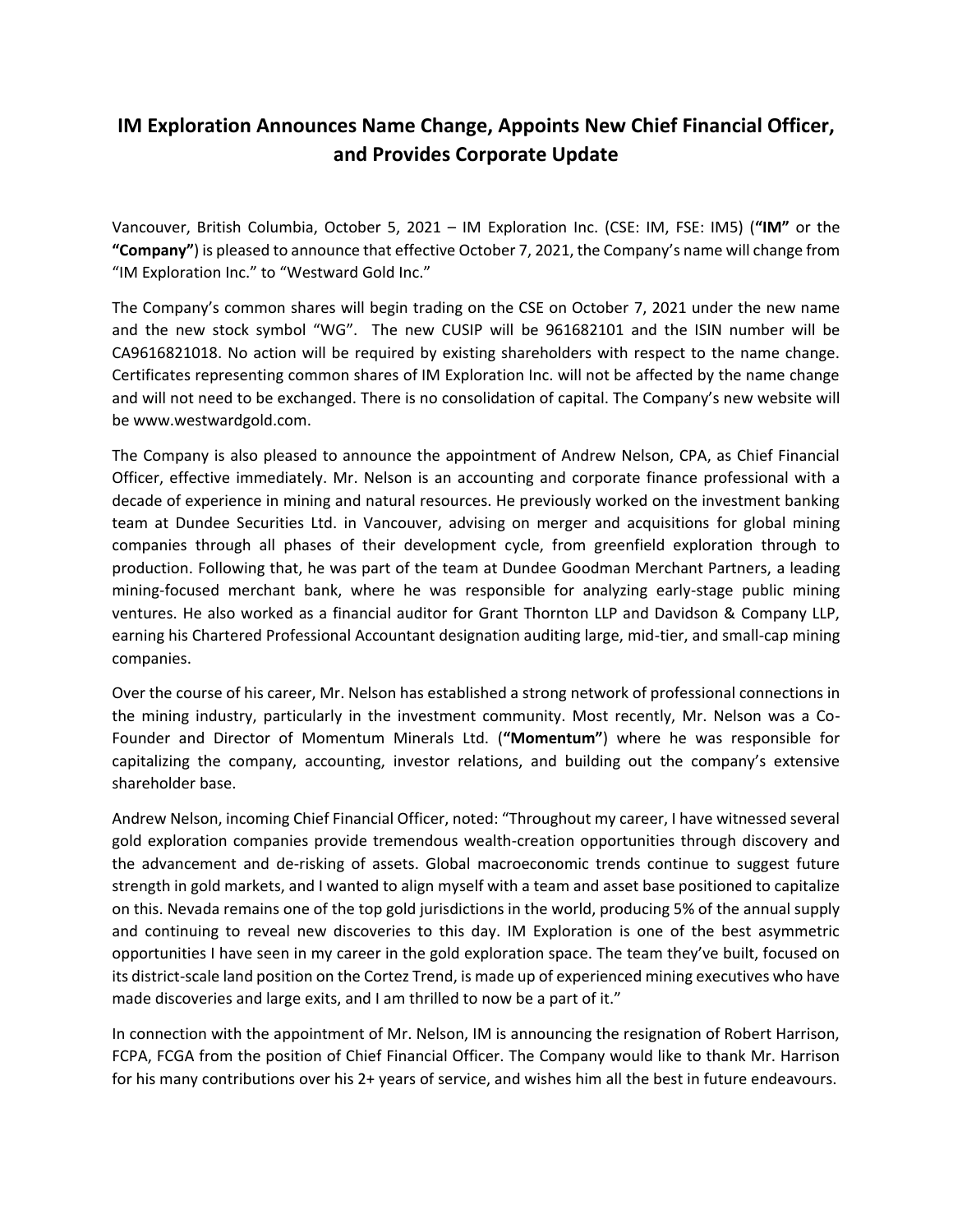## Corporate Update

Further to its press release dated August 10, 2021, IM is pleased to provide a corporate update on its Nevada exploration properties. The 3,000-hectare fully-contiguous land package sits along the Battle Mountain – Eureka Trend, approximately 10 kilometers southwest of Barrick's Cortez Hills Mine, and is comprised of:

- The Toiyabe Project: 165 unpatented mining claims administered by the U.S. Bureau of Land Management (**"BLM"**); IM is currently earning into a 100% ownership position through its option agreement with Minquest Ltd.
- The Turquoise Canyon Project: 188 unpatented mining claims administered by the BLM; IM is currently earning into a 100% ownership position through its option agreement with First Mining Gold Corp.
- Momentum Claims: 9 unpatented mining claims administered by the BLM; these were staked by Momentum (acquired by IM in July 2021), and are 100% owned.



## **Figure 1: IM Exploration's Nevada Properties**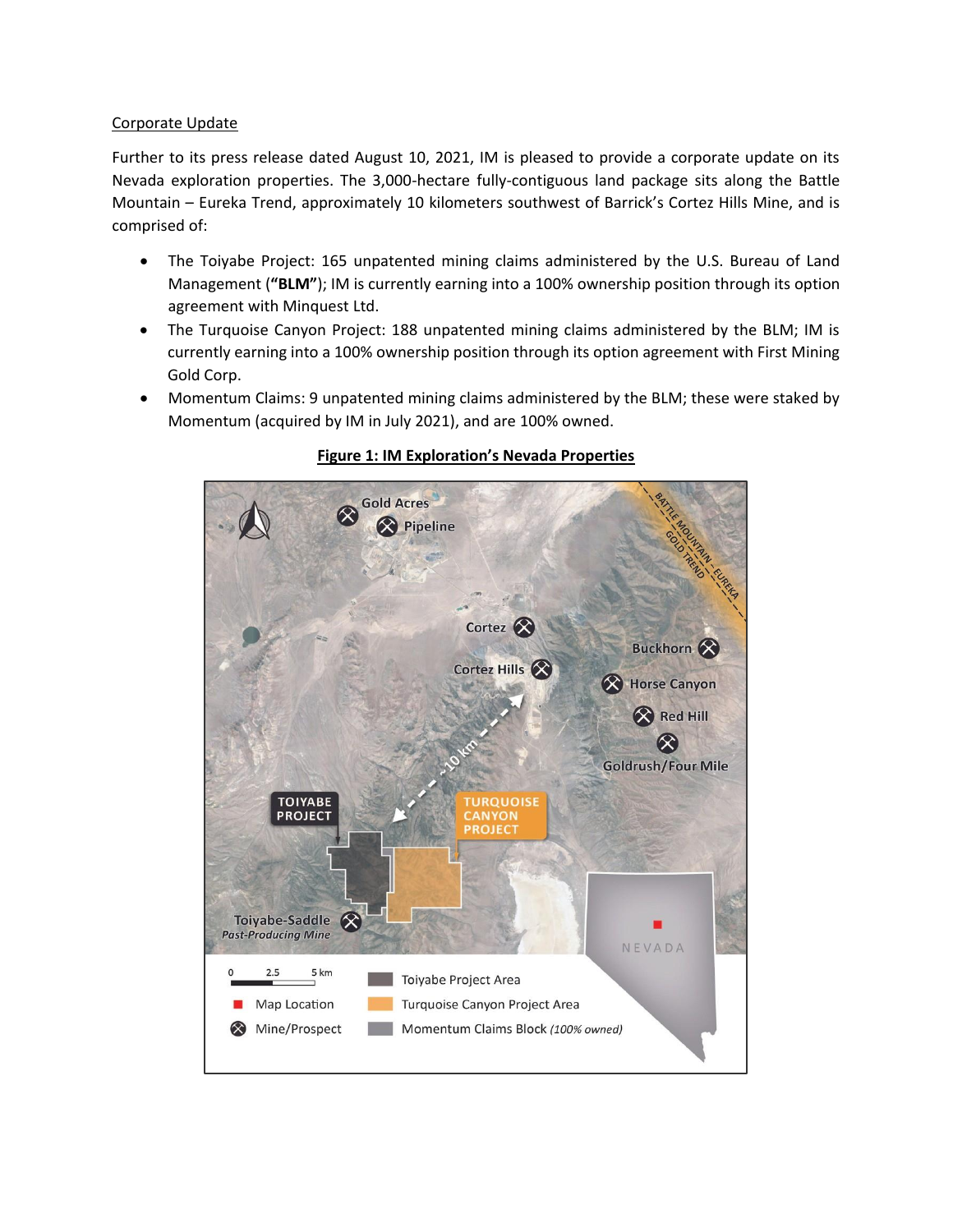The Company's Toiyabe Project (**"Toiyabe"**) is an advanced exploration property, with drilling activities completed by previous operators culminating in an historical Indicated gold resource of 173,562 ounces at a grade of 1.2 g/t (Paul D. Noland, P. Geo, 2009)<sup>(1)</sup>.

*(1) Source: NI 43-101 Technical Report, American Consolidated Minerals Corporation, Prepared by Paul D. Noland, P. Geo., May 27, 2009 (the "2009 Technical Report"). A qualified person has not done sufficient work to classify the historical estimate at Toiyabe as current mineral resources and IM is not treating the historical estimate on Toiyabe as a current mineral resource as defined in National Instrument 43-101 – Standards of Disclosure for Mineral Projects. The key assumptions, parameters and methods used to prepare the historical estimate on Toiyabe are described in the 2009 Technical Report. While IM considers the historical estimate on Toiyabe disclosed in this news release to be relevant to investors, IM cautions readers that it should not be unduly relied upon in drawing inferences on the mineralization on Toiyabe as additional work is required to upgrade or verify the historical estimate as a current mineral resource.*

IM is pleased to announce that its previously-disclosed engagement with TerraCore Geospectral Imaging (**"TerraCore"**) has now been completed, with raw data from the program having been delivered to the Company. TerraCore is a world leader in hyperspectral imaging technology, and conducted a full analysis of the available legacy diamond drill core and reverse-circulation chip samples from Toiyabe, totalling approximately 39,000 feet (11,900 meters). The resulting data will aid in identifying stratigraphy, alteration, mineral presence, mineral chemistry, and mineral grain size. It can also be used as a comparative tool to infer potential similarities to the many well-understood Carlin-type deposits in the district.

In conjunction with the sub-surface hyperspectral analysis of previous drilling, IM had also engaged SpecTIR Advanced Hyperspectral Solutions and Ethos Geological Inc. to conduct a fixed-wing airborne hyperspectral survey of the land package and surrounding area, totalling 69 square kilometers. This survey provided high-resolution infrared imaging across multiple wavelength ranges, to capture a robust suite of potential mineralogy, and to aid in identifying surface alteration areas. The Company is now in receipt of the survey data, and is incorporating it into its consolidated database for modelling purposes.

Finally, the previously-announced 17-kilometer Induced Polarization (**"IP"**) survey is currently underway, with a field crew from Simcoe Geoscience Limited (**"Simcoe"**) on site. The IP survey was initially planned by Momentum to cover the Turquoise Canyon Project, with 6 lines at the southwestern portion of the property to compliment 2 legacy lines from prior operators. Following IM's acquisition of Momentum, the program was amended to include one line that extends west to Toiyabe, across the entire width of the gravity anomaly that straddles the projects, and over the historical resource area. The survey will aid in the identification of subsurface material through its electrical charge, and provide additional insight when it comes to drill-targeting efforts. The Company will be able to compare the signature of the known resource area at Toiyabe to the data obtained at Turquoise Canyon, in order to identify potential similarities and refine exploration targets at Turquoise Canyon (which has not yet seen any drilling). Onsite data collection by Simcoe is expected to be completed in the first week of October.

# **Figure 2: 2021 IP Survey**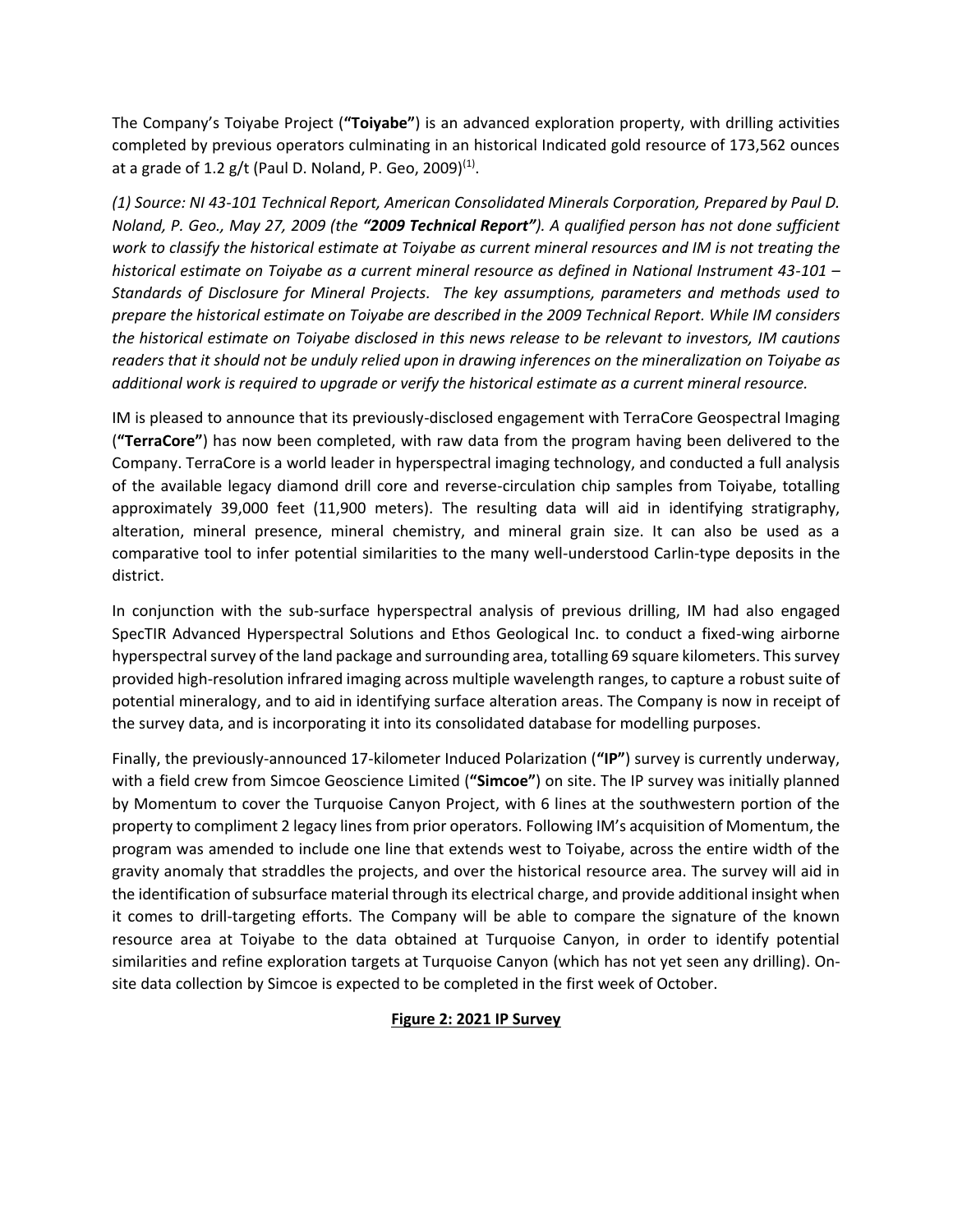

### Next Steps

The Company has begun consolidation and analysis of the 2021 field data received to-date, which will be incorporated into the existing database of technical information from previous operators. A comprehensive 3D model will then be generated, from which IM will design its inaugural drill program, slated for the first half of 2022. The team supporting this effort will be led by David Browning, Vice President of Exploration, and supported by industry veterans with a proven track record of discoveries - Steven Koehler, Richard Bedell, David Kelley, Dr. Chris Osterman, and Dr. Alan Carter.

Colin Moore, President of IM, commented: "As we wrap up our 2021 field activities, we're excited to sink our teeth into the immense amount of new technical information gathered on our Nevada properties. This represents the last piece of the puzzle before we kick off our first drill campaign in 2022, and the team of experts we've assembled is exceptionally qualified to execute it."

The technical information contained in this news release was reviewed and approved by Dr. Chris Osterman, Ph.D., P.Geo who is a Qualified Person under National Instrument 43-101 – *Standards of Disclosure for Mineral Projects.*

### About IM Exploration

IM Exploration is a mineral exploration company focused on developing the Toiyabe and Turquoise Canyon Projects located in the Cortez Hills area of Lander County, Nevada. The Company is also advancing